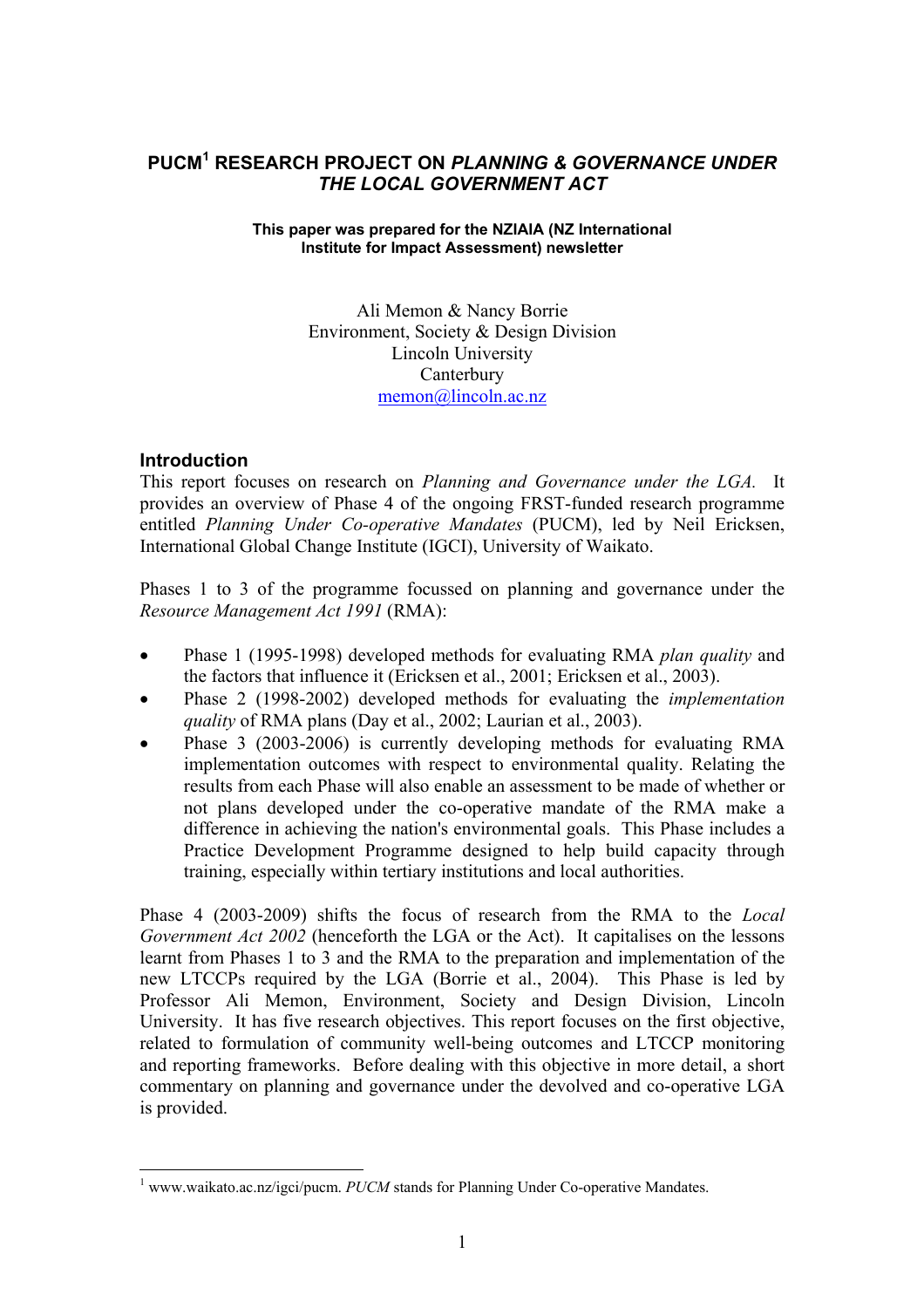## **Planning and governance under the LGA 2002**

It could be argued that the LGA signifies a turn from 'government' to 'governance'. Governance is how people come together to address common problems, whereas government is control by state agencies. There has been an intense academic debate in recent years about the restructuring of the role of the state in western democracies, whether it is in retreat, being "hollowed out", or merely reshaping so as to better maintain its power and authority (Keating, 2002). The concept of 'governance' has gained increased currency compared to 'government'. Governance has multiple meanings in the literature, but in general they cluster around a search for effective regulation and accountability (Hirst,  $2000$ )<sup>2</sup>. Governance may be defined as the formal and informal ways in which individual citizens and institutions, in both public and private sectors, collectively manage their common affairs (Hamilton, 1993). Governance is a relational concept emphasising the nature of interactions between the state and social actors, and among the social actors themselves. At a local or regional level, governance involves citizens, businesses, non-governmental organisations and other civil sector stakeholders as well as central and local government working in various ways to set directions, resolve competing priorities, determine public interest beyond the capacity of private action, solve problems and take action within a district or a region (Henton, 2002). Jessop (1997) stresses the inter-organisational dimension of governance where governance is the complex art of coordinating action to achieve particular goals in a turbulent economic and social context where competing interests are at work.

The LGA can be conceptualised as a template for governance to enable a Third Waystyle of engagement and partnership between the civil sector<sup>3</sup> and central and local government sectors (Thomas and Memon, forthcoming)<sup>4</sup>. Thus, the LGA contains innovative provisions for long-term council community planning that significantly extend and formalise strategic planning practices undertaken to a limited extent by local authorities under the former *Local Government Act 1974*. The rationale for strategic planning provisions in the LGA is to: 1) promote greater engagement between the civil sector and the local and central government sectors (the participatory democracy objective); 2) improve co-ordination and encourage partnerships between central and local government agencies, the voluntary sector and other service providers in responding to community needs (the 'whole of government' objective); and 3) promote greater corporate discipline in allocating financial resources within the local government sector (the fiscal objective).

Manifestly, the procedural framework for long-term council community planning in the LGA is based on an informed understanding of strategic planning as a vehicle for good governance in a plural society. Elements of rational and deliberative/communicative planning paradigms are embedded in the LGA. It

 $\overline{a}$ 

<sup>2</sup> Internationally, the prominence of the question of governance recently is the result of a multitude of reasons including economic malaise, political repression, corruption, fiscal austerity, state's unresponsiveness to popular demands, the collapse of the communist regime in Europe and New Right inspired donor pressures for political reform.

<sup>&</sup>lt;sup>3</sup> We are using the term civil sector broadly, including the private business sector, non-governmental organisations. community based organisations and Maori organisations.

organisations, community based organisations and Maori organisations.<br><sup>4</sup> The term Third Way is used to describe the policy agenda of centre-left governments in the West in the late 1990s to create a balance between market economics and greater social cohesion by extending the democratic process and fostering social inclusiveness. The current Labour-Alliance government in New Zealand may be considered a Third Way administration.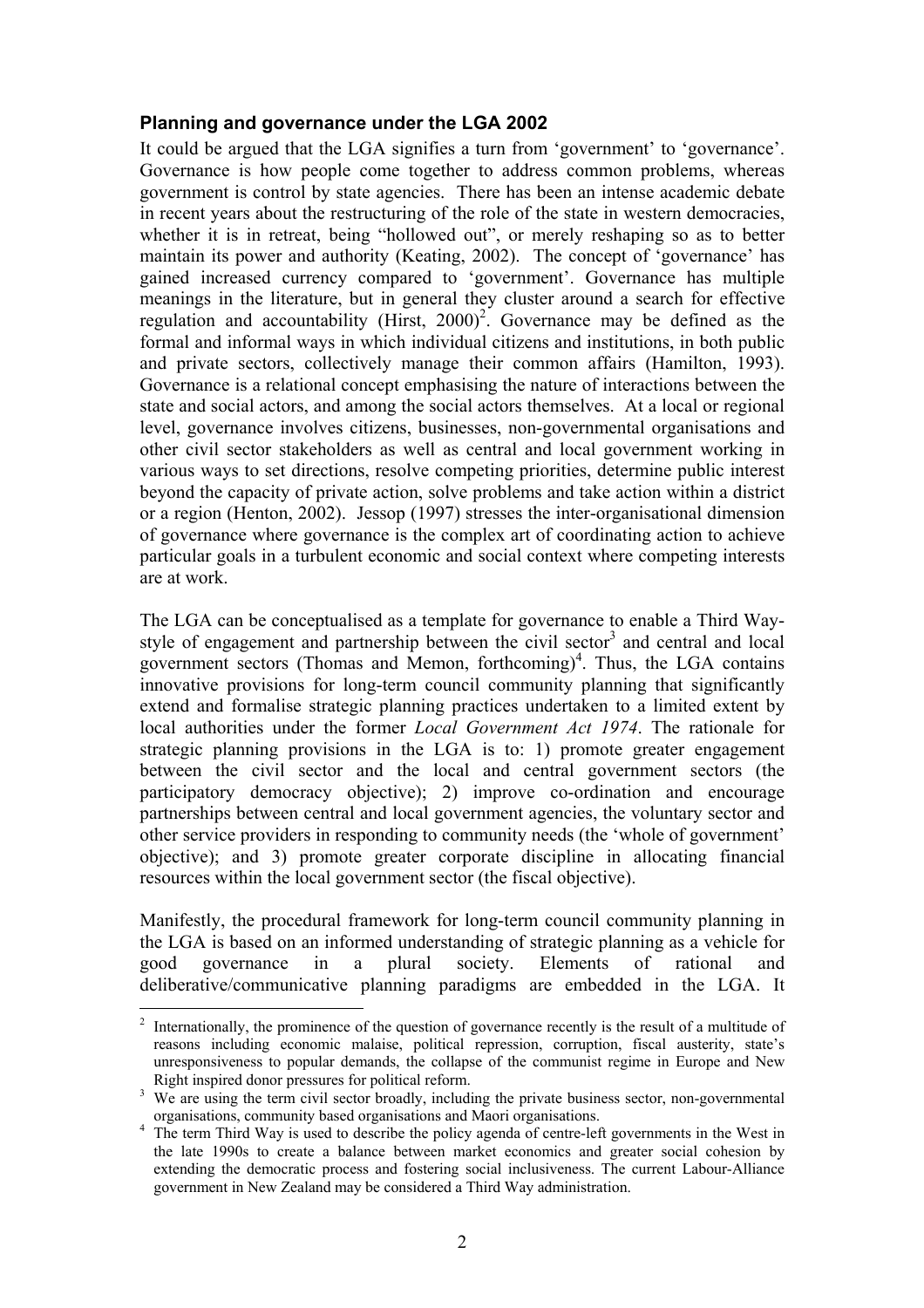contains a new purpose that requires local authorities to promote the social, economic environmental and cultural well-being of communities. It places an emphasis on taking a sustainable development approach. Local authorities have been given a power of general competence in responding to community needs. Territorial (city, district and unitary authorities) and regional councils now have parallel similar responsibilities. As a planning instrument, Long-term Council Community Plans (LTCCPs) provide a medium-term policy framework for selection of local authority priorities and allocation of local authority resources in a participatory and financially rational manner. The LGA expects greater collaboration between central and local government and other service providers. Local authorities are expected to provide opportunities for Māori to contribute to their decision-making processes. The LTCCPs will be subject to an independent audit by the Office of the Auditor-General.

Community well-being outcomes are accorded a pivotal role in the LTCCP planmaking and implementation cycle. Thus, there is a requirement for each local authority to facilitate the identification of desired social, economic, environmental and cultural community well-being outcomes for the intermediate or long-term future of its district or region. One of the purposes for doing this is to guide the preparation and implementation of LTCCPs (see Box 1 and Figures 1 and 2).<sup>5</sup> The community wellbeing outcomes within each district or region are expected to inform and guide the selection of priorities of local authorities, central government agencies and other service providers. Councils of neighbouring local authorities are expected to work in co-operation with each other, with central government departments and other service providers to respond to community well-being outcomes. There is a requirement for local authorities to report every three years on the progress made by their communities in achieving the community well-being outcomes for the district or region. While it is clear that the purpose of the LGA does not go as far as wanting to replace electoral democracy with participatory democracy, there are demanding provisions in the LGA requiring local authorities to consult prior to decision-making on significant issues, including changes to LTCCPs. These consultative provisions are designed to significantly moderate the power of general competence given under the LGA to local authorities.

# **The FRST-funded** *LGA planning and governance* **research project**

 $\overline{a}$ 

The LGA has the necessary ingredients for promoting good governance. The LTCCP provisions are a key aspect of the LGA in this respect. One may legitimately anticipate that the LGA will lead to far-reaching progressive changes in modernising local government in New Zealand and in its relationship with the civil society and central government. However, a critical research question relates to the effectiveness of the LGA as an empowering, devolved, co-operative planning mandate focussed on

<sup>&</sup>lt;sup>5</sup> Information relating to the preparation, form and content of an LTCCP contained in the LGA is summarised in Box 1 and in Figures 1 and 2. Figure 1 is based on the LGA provisions while Figure 2 is based on the LGA and the LGNZ (2003) *Knowhow Guide.* The KNOWHOW initiative has produced a series of guides, published by Local Government New Zealand, in conjunction with NZ Society of Local Government Managers, and Department of Internal affairs, on matters relating to the Local Government Act 2002. They include: Rating; Governance; Decision Making; Regulation and Enforcement; Assessments of Water and Sanitary Services; The Local Government Act: An Overview; and Development Contributions under the Local Government Act.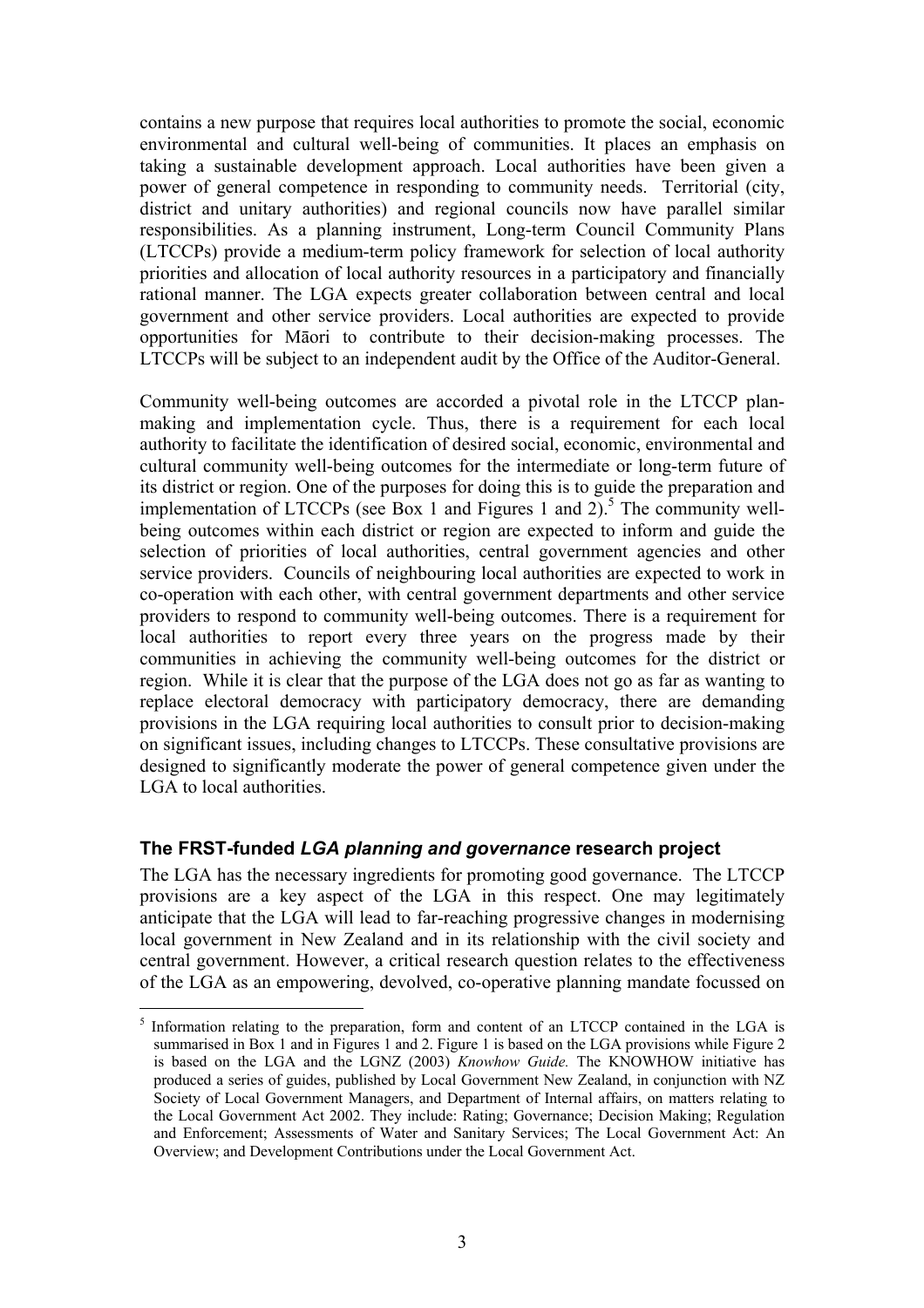promoting community well-being. How clearly will local authorities, central government and the civil sector perceive and exercise their respective roles and responsibilities in the context of the LTCCP plan-making and implementation process?

FRST has funded PUCM Phase 4 for six years to help develop and test within selected district councils methods for evaluating the effectiveness of planning and governance under the LGA. The team that Professor Ali Memon leads includes: Nancy Borrie (University of Waikato), Professor Neil Ericksen (University of Waikato), Associate Professor Tom Fookes (University of Auckland), Jan Crawford (Planning Consultants Ltd), and Richard Jefferies (KCSM Solutions Ltd).

The *LGA Planning and Governance* research project will focus on key phases in the 2006 long-term council community plan (LTCCP) development and implementation cycle, as follows:

*Research objective 1*: map and evaluate interaction between the civil sector and the local and central government sectors in the development of community well-being outcomes and formulation of LTCCP monitoring and reporting frameworks (2005-  $2007$ ;

*Research objective 2*: evaluate the quality of 2006 LTCCPs in terms of the extent to which community well-being outcomes shape local authority long-term priorities (as stated in 2006 LTCCPs) (2006-2008);

*Research objective 3*: evaluate the extent to which community well-being outcomes shape long-term priorities of central government departments and agencies and other service providers (2006-2008);

*Research objective 4*: evaluate the uptake of community well-being outcomes during implementation of 2006 LTCCPs by examining development and implementation of strategic partnerships between local and central government agencies and other service providers (e.g., district health boards, iwi and hapu) to respond to community well-being outcomes (2006-2009);

*Research objective 5*: evaluate progress towards achievement of community wellbeing outcomes and good governance from long-term council community planning and compare the findings with data collected under LTCCP monitoring and reporting frameworks (2009-2012).

The overall goal of the PUCM research programme is to help enhance strategic policy, planning and decision-making capability and performance of territorial and regional authorities in New Zealand. Study findings and 'good practice' recommendations from the *LGA Planning and Governance* research will be regularly reported to all local authorities and relevant government departments and agencies and other interest groups with the support of the Department of Internal Affairs, which has overall responsibility for implementation of the LGA. Additional funding will be sought for a Practice Development Programme to build capacity through training.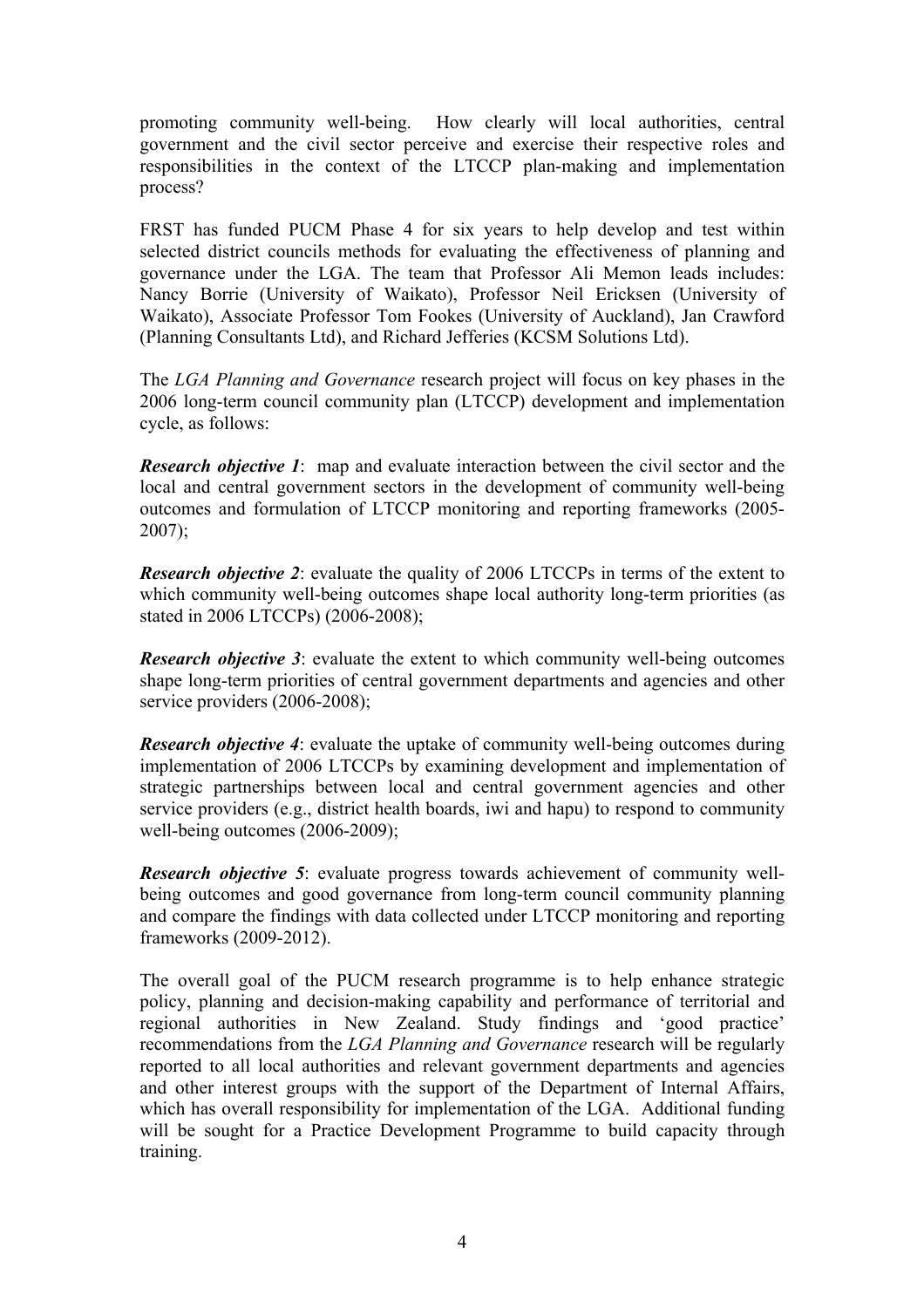The rest of this report focuses on Phase 4 research, objective 1.

# **Research objective 1**

The first research objective in the FRST funded LTCCP study is to map and evaluate interaction between the civil sector and the local and central government sectors in the formulation of community well-being outcomes (CWOs) and reporting frameworks. Before embarking on this work, the PUCM research on planning and governance under the RMA was reviewed in order to uncover lessons that might well apply to planning and governance under the LGA. The outcomes, which are quite salutary, are provided in Borrie, Memon, Ericksen and Crawford (2004).

Research for objective 1 focuses on the 2006 LTCCPs. All local authorities are required to adopt a fully-fledged LTCCP by July 2006. These plans are expected to be prepared through community and inter-governmental consultative processes in order to define outcomes that contribute to the social, economic, environmental and cultural well-being of communities. Local authorities are expected to play a pivotal role in facilitating this process. They are also required to seek the agreement of relevant organizations and groups to the monitoring and reporting procedures to be used to track progress made by the community in achieving the community well-being outcomes for the district or region.

The mapping and evaluation of CWO (community well-being outcomes) formulation will focus on examining different attributes of engagement processes between the civil sector and the government sector in the course of formulating CWOs. This analysis will be guided by specified criteria derived from a literature review on community consultation, an analysis of the relevant provisions of the LGA (2002), relevant case law, PUCM research findings on the RMA (1991), central government guidance on the LGA and the recently completed PUCM LTCCP baseline scoping survey of local authorities. The analysis will be undertaken in a small, broadly representative sample of eight case study local authorities. Mostly, qualitative research methods will be employed to elicit responses in each district or region from local government elected members and staff, central government officials in regional offices and a range of civil sector groups. In each case, the organizations and/or individuals to be interviewed will include those who participated as well as those who did not participate or were not invited to participate in the CWO process within each district or region. Interviews will also be conducted with head office staff of central government agencies and civil sector organisations. Methods of data collection will include face-to-face structured interviews, telephone interviews, focus groups, documentary sources and newspapers.

### **Base-line scoping survey**

A LTCCP base-line scoping survey (the survey) was conducted of all local authorities in New Zealand from early October to early November 2004, in order to assist in developing a research design for research objective 1. The survey was designed to gain an overview of how the process of preparing LTCCPs was beginning to unfold in regions and districts from the perspective of local authorities and to identify any issues and concerns they had relating to this task. The survey findings are being collated in a report to share with local authorities, central government agencies and other interested parties (Memon and Borrie, forthcoming).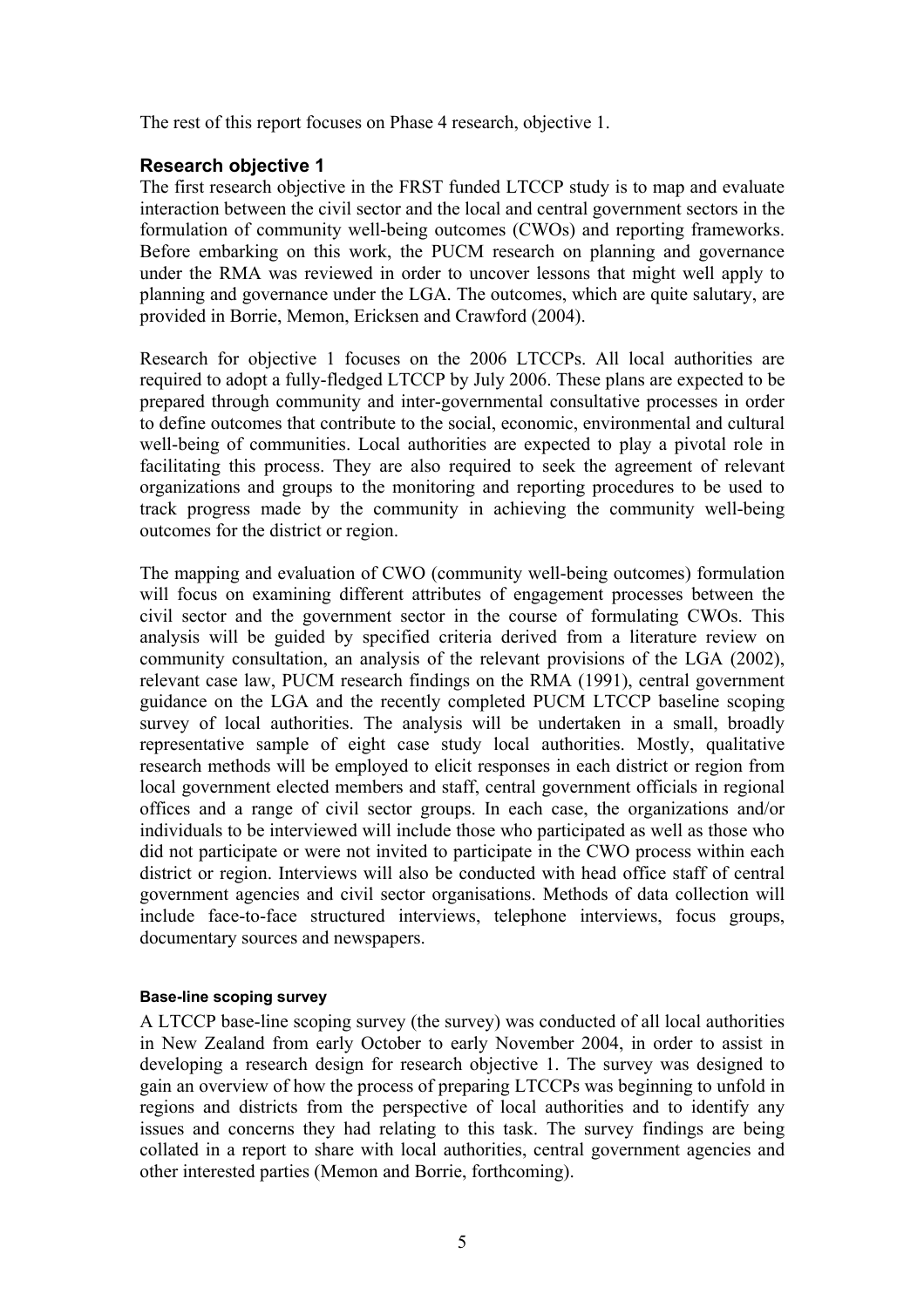The survey used a structured questionnaire that was developed in collaboration with the Department of Internal Affairs (DIA), Local Government New Zealand (LGNZ), the Department of the Prime Minister and Cabinet (DPMC), the Office of the Auditor General (OAG) and selected Canterbury local authorities. It was pre-tested with four local authorities in Canterbury.

The survey questions focussed on the following key themes in the LTCCP process:

- o central government policy guidance on LTCCP preparation;
- o local authority capability for preparing the 2006 LTCCP;
- o local authority strategy to develop a process to identify community outcomes;
- o the role of central government departments and agencies in the community outcomes process;
- o the role of non-Māori organizations and groups in the identification of community outcomes; and
- o the role of Māori in governance and identifying community outcomes.

It was decided to survey all 86 local authorities in New Zealand: 74 territorial authorities (including four unitary authorities) and 12 regional councils. Twenty of these local authorities were interviewed face-to-face by the authors using the survey and the remainder were sent the survey by post.

Selection of survey respondents was determined, as far as practicable, prior to the survey being distributed. Wherever possible, a senior local authority staff member was contacted personally and asked for the name of the person responsible for the preparation of the LTCCP. In some instances, it was not possible to ascertain this information, e.g., initial contact staff did not know who the appropriate person was. Where it was unclear as to whom the appropriate recipient should be, the survey was sent to the Chief Executive (CE) to be forwarded to the most appropriate person. In some instances, the CE chose to complete the survey. In a few instances, a number of local authority officers completed various sections of the questionnaire.

The distribution of the survey was timed for the period prior to inauguration of newly elected councils, i.e., early October to early November 2004. It had been suggested in informal discussions with some local authority staff that a potential 'window of opportunity' might exist between the final meeting of the 'old' council and the first meeting of the 'new' council<sup>6</sup>. It was anticipated that staff would not be as heavily committed work-wise during that time period on account of not having to respond to requests from the mayor and councillors or prepare reports for council meetings.

Seventy three (84.9%) of the 86 local authorities completed the survey. Four advised that they would not be completing it. Reasons given for not participating included: office relocation, ill health and work commitments. One response was completed and posted, but lost in the post. A further three advised that they would complete and return the survey, but presumably other commitments precluded this happening, as they were not received. Five did not respond to any of the communications, i.e. the original survey letter, emails and/or phone calls. Given the potential work pressures

 $\overline{a}$ <sup>6</sup> Triennial Local Body elections were held by regional and city/district councils throughout New Zealand on 9 October 2004. Eligible ratepayers voted to elect a mayor and councillors to serve a 3 year term of office.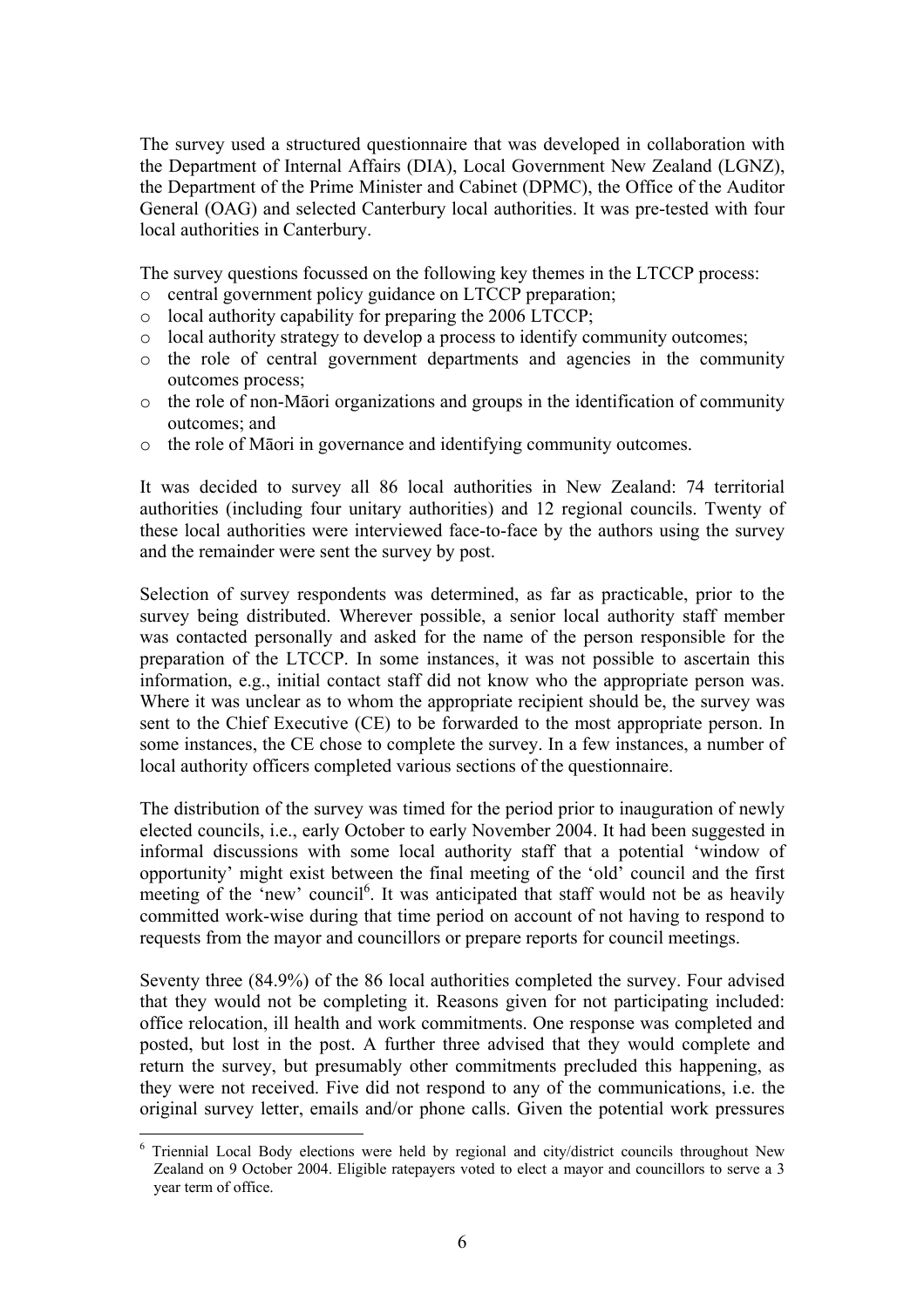that some local authority staff were understood to be under<sup>7</sup> and the timing of the inauguration of elected council representatives, the staff in those five local authorities were not pursued further for their responses.

The limitations of this survey should be borne in mind by readers of the forthcoming report. Designed as a baseline scoping survey, it provides a 'snapshot' of local authorities at a particular point of time (early October-early November 2004). Many local authorities were in the very early stages of plan preparation. Consequently, the survey was not designed as an evaluation exercise as it would be manifestly premature. It is recognized, and indeed some respondents commented on this fact, that local authorities are continually learning and making progress in an adaptive manner in a number of aspects of LTCCP preparation. Furthermore, the survey was comparatively long (58 questions), which may have acted as a deterrent for some respondents, and the person best placed to answer all the questions may not have completed the survey. At the time the survey was administered, Parliament had enacted a number of statutes that had devolved additional responsibilities to local government without necessarily providing additional resources. Many local authorities were wary of this and it may have influenced the views of some survey respondents. Despite these limitations, the findings are considered useful in providing a base-line overview of how key stakeholders are responding to the LTCCP process from the perspectives of those who participated in this survey.

## **Research outputs for research Phase 4, objective 1**

- Borrie, N. Memon, A. Ericksen, N & Crawford, J. 2004*. Planning and Governance under the LGA: Lessons from the RMA Experience*. International Global Change Institute, University of Waikato (www.waikato.ac.nz/igci/pucm/ Linked%20documents/LGAReport.pdf).
- Memon, A. & Borrie, N., (forthcoming). *Preparing Long-term Council Community Plans. A Scoping Survey of Local Authorities*. International Global Change Institute, University of Waikato.
- Thomas, S and Memon, A. (forthcoming). "Reinventing Local Government in New Zealand? Reflections on the Local Government Act 2002". International Global Change Institute, University of Waikato.

# **References cited**

 $\overline{a}$ 

Borrie, N., Memon, A., Ericksen, N. and J. Crawford (2004). *Planning and Governance under the LGA: Lessons from the RMA Experience*. Hamilton: International Global Change Institute, The University of Waikato.

<sup>7</sup> Flood events led to Civil Defence declarations in the Manawatu-Wanganui and Bay of Plenty regions in February and July 2004 respectively. These flood events caused significant damage to infrastructure and property in those regions. Some councils located within those regions did not complete the questionnaire survey.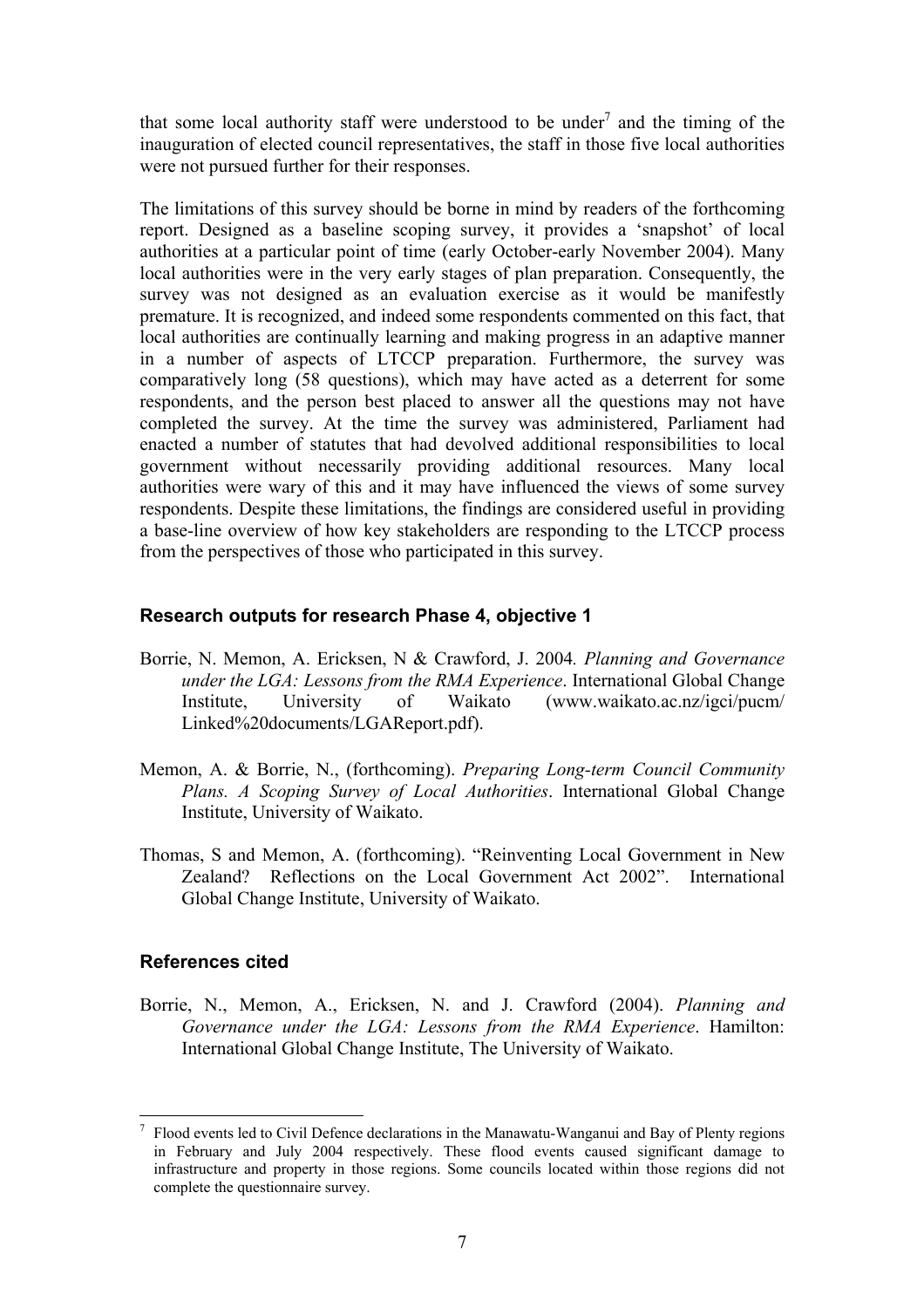- Day, M., Backhurst, M., and Ericksen, N., with Crawford, J., Berke, P., Chapman, S., Laurian, L., Jefferies, R., Warren, T., Barfoot, C. and J. Dixon (2002). *District Plan Implementation Under the RMA: Confessions of a Resource Consent.*  Hamilton: The International Global Change Institute, University of Waikato, Second PUCM Report to Government, 110 pp.
- Ericksen, N., Crawford, J., Berke, P. and J. Dixon (2001). *Resource Management, Plan Quality, and Governance.* Hamilton: International Global Change Institute, University of Waikato, First PUCM Report to Government, 71 pp.
- Ericksen, N., Berke, P., Crawford. J. and J. Dixon (2003). *Plan-Making for Sustainability: New Zealand Under the RMA.* Hamilton: International Global Change Institute, University of Waikato.
- Hirst, P. (2000). "Democracy and Governance." In J. Pierre (editor) *Debating Governance: Authority, Steering, and Democracy*. London, Oxford University Press.
- Hamilton, (1993). "Reflecting on Urban Governance in the USA." *Policy and Politics*  $21(4)$ .
- Henton, D. (2002). "Lessons from Silicon Valley: Governance in a Global City-Region". In A.J. Scott (editor), *Global City Regions: Trends, Theory, Policy*. London, Oxford University Press, pp. 391- 400.
- Jessop, B. (1997). "The Governance of Complexity and the Complexity of Governance: Preliminary Remarks on Some Problems and Limits of Economic Guidance." In A. Amin and J. Hausner (editors), *Beyond Market and Hierarchy: Interactive Governance and Social Complexity*, pp. 95-128. Cheltenham: Edward Elgar.
- Keating, M. (2002). "Governing Cities and Regions: Territorial Restructuring in a Global Age". In A.J. Scott (editor), *Global City Regions: Trends, Theory, Policy.* London*,* Oxford University Press, pp. 371-390.
- Laurian, L. and M. Day, with Berke, P., Ericksen, N., Backhurst, M., Crawford, J. and J. Dixon (2004). Evaluating Plan Implementation: A Conformance-based Methodology. *Journal of the American Planning Association,* Vol. 47:4 Autumn 2004, pp. 471-480.
- Thomas, S and Memon, A. (forthcoming). "Reinventing Local Government in New Zealand? Reflections on the Local government Act 2002". IGCI, University of Waikato.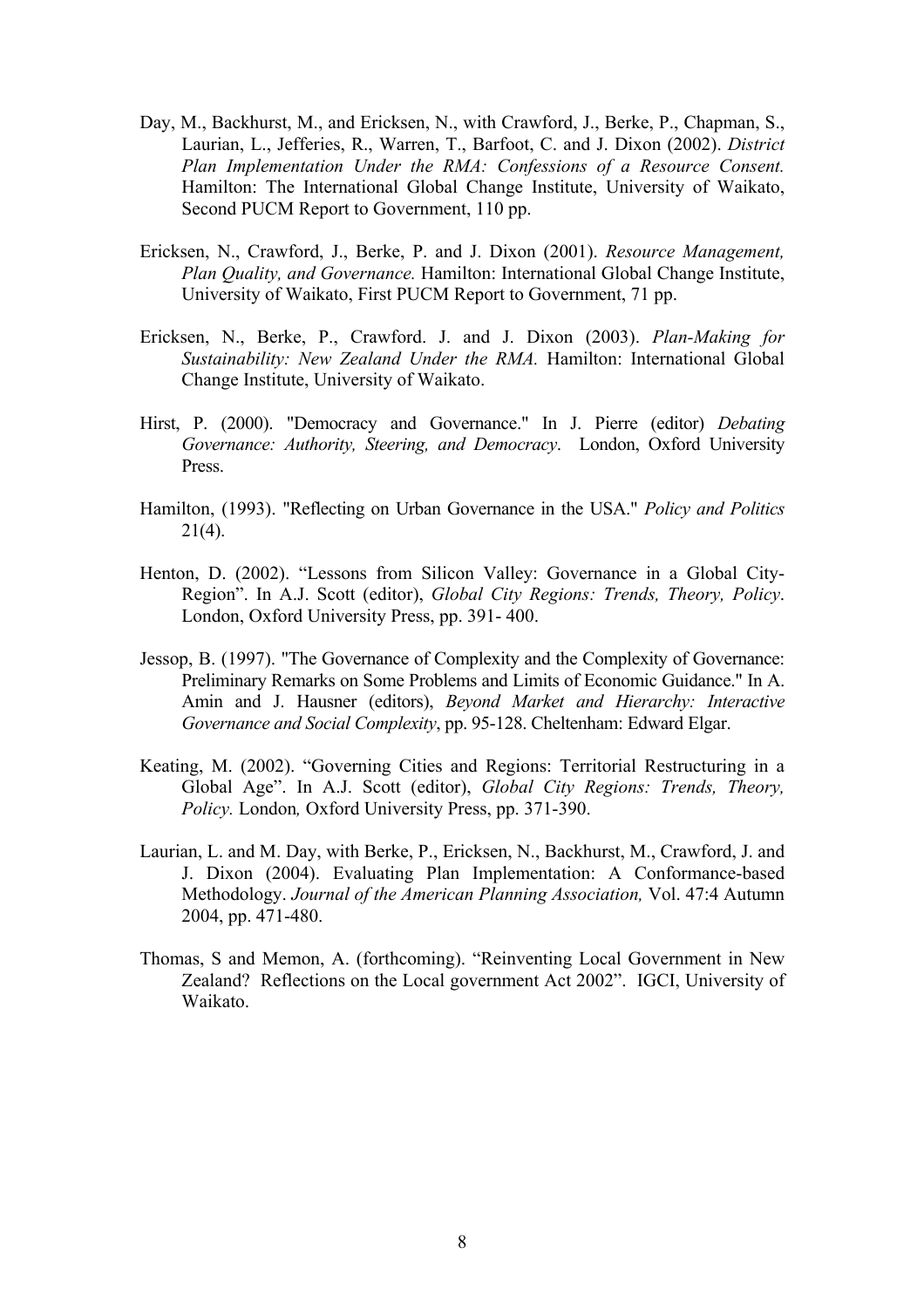### **Box 1: LTCCP provisions in the LGA 2002**

*Provisions relating to the content of LTCCPs in the Act are as follows:* 

Section 93(6) in Part 6 — *Planning, decision-making and accountability* — sets out the purposes of the LTCCP, namely to:

- (a) describe the activities of the local authority;
- (b) describe the community outcomes of the local authority's district or region;
- (c) provide integrated decision making and co-ordination of local authority resources;
- $(d)$  provide a long-term focus for the decisions and activities of the local authority;
- (e) provide a basis for accountability of the local authority to the community; and
- (f) provide an opportunity for public participation in decision-making processes on activities undertaken by the local authority.

Schedule 10 Part 1 — *Information to be included in long-term council community plans* — defines the scope and contents of a LTCCP as follows:

- 1(a-d) Describe the community outcomes for the local authority's district or region, how these have been identified, how the local authority will contribute to furthering these outcomes and describe how the community outcomes relate to other key strategic planning documents or processes.
- 1(e) Outline how the local authority will work with other local or regional organisations, Māori, central government, non-government organisations and the private sector.
- 1(f-g) State what measures will be used to assess progress towards the achievement of community outcomes and how the local authority will monitor, and once every 3 years report on, the community's progress towards achieving community outcomes (Schedule 10, Part 1).

Schedule 10, Part 1 requires that for each group of council activities, a LTCCP must:

- $2(1)(a-b)$  Identify the activities within the group of activities and the rationale for their delivery, including the community outcomes to which the group of activities primarily contributes.
- $2(1)(c)$  Outline any significant negative effects that any activity within the group of activities may have on the social, economic, environmental, or cultural well-being of the local community.
- $2(1)(d)$  Identify the assets or groups of assets required by the group of activities and identify how the local authority will assess and manage the asset management implications of changes to: (a) demand for, or consumption of, relevant services; and (b) service provision levels and standards, what additional asset capacity is estimated to be required in respect of changes to these matters, how additional asset capacity is to be undertaken, the costs and the division of costs, how they will be met, how maintenance, renewal and replacement of assets will be undertaken, and how those costs will be met. Council is required to supply this information in detail for the first 3 financial years covered by the plan, and in outline for each of the subsequent financial years covered by the plan.

Schedule 10, Part  $1(2)(2)$  requires that the LTCCP information include:

- (a) A statement of the intended levels of service provision for the group of activities, including performance targets and other measures by which the levels of service provision can be meaningfully assessed;
- (b) The estimated expenses of achieving and maintaining the identified levels of service capacity and integrity of assets;
- (c) A statement of how the expenses are to be met; and
- (d) A statement of the estimated revenue levels, the other sources of funds and the rationale for their selection in terms of s101(3).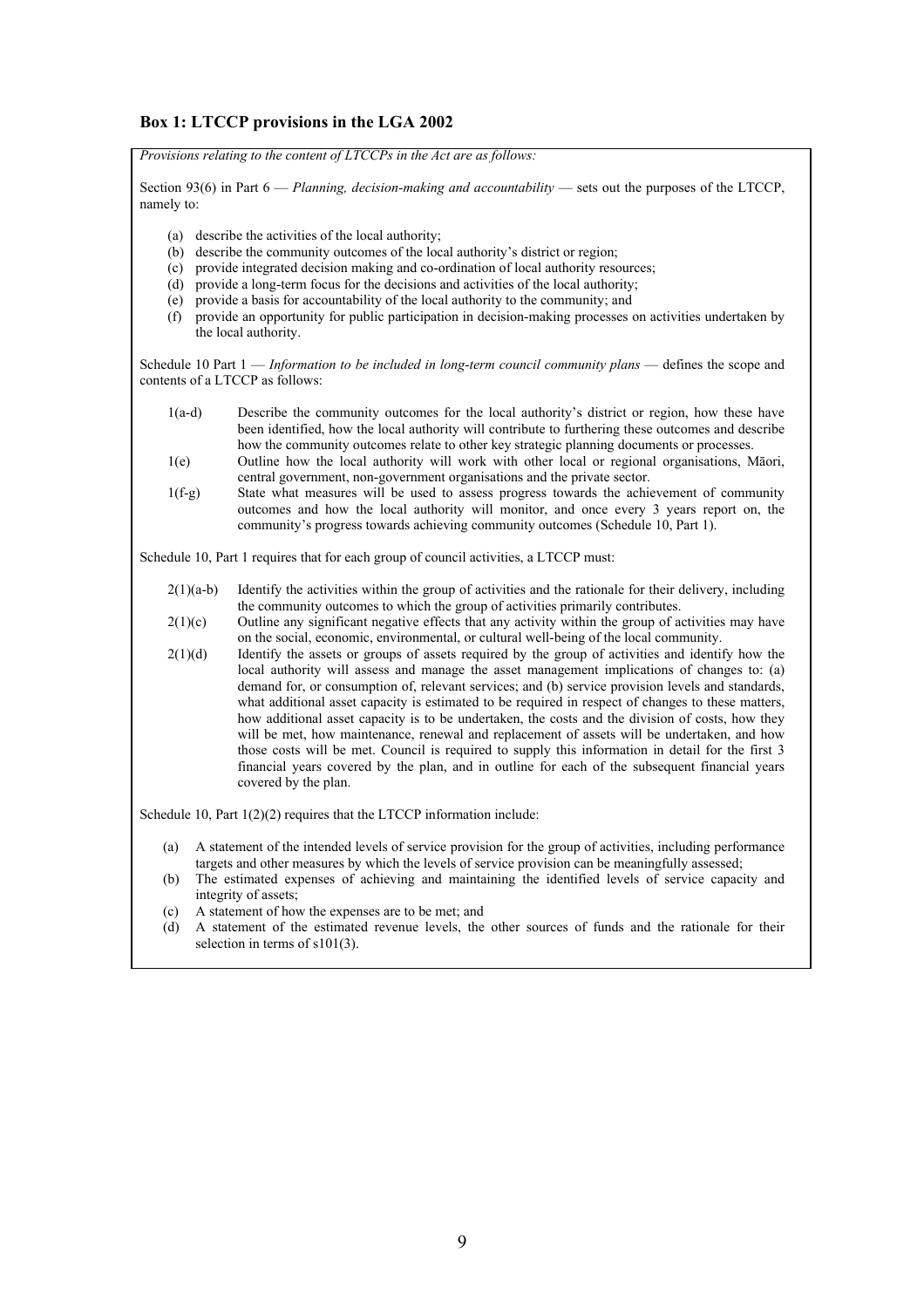

**Figure 1: Process for preparing LTCCP (based on the LGA 2002 provisions)**